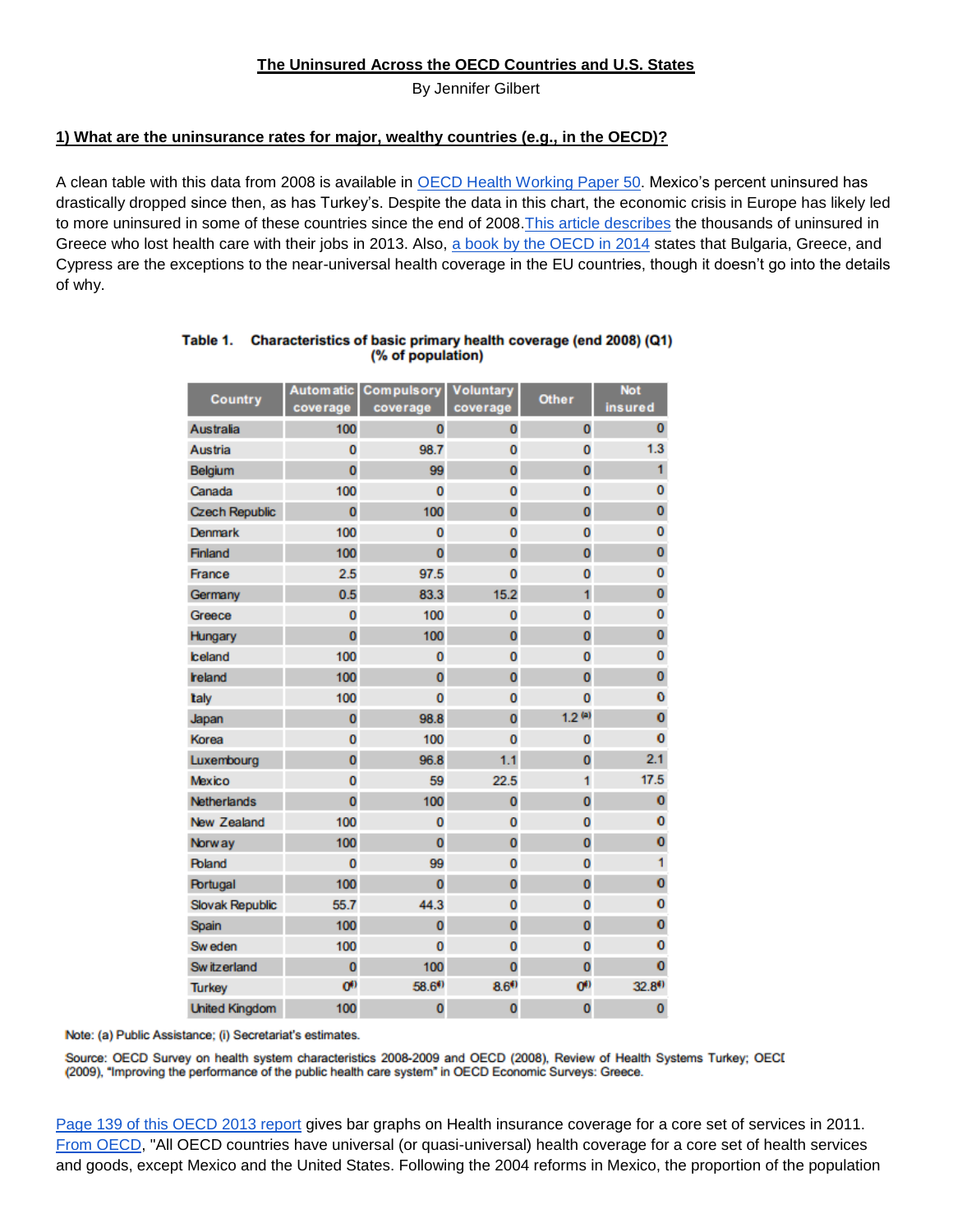covered has grown rapidly to reach nearly 90%. In the United States, where 15% of the population was still uninsured in 2011, the Affordable Care Act will further expand health insurance coverage, from January 2014."

At the beginning of 2015, [a Gallup poll](http://www.gallup.com/poll/180425/uninsured-rate-sinks.aspx) found the rate of insured adults in the US had dropped to 12.9%— down from 17.1% in 2013.

## **2) [F](http://www.commonwealthfund.org/publications/issue-briefs/2015/jan/biennial-health-insurance-survey)or each country, who are the few percent who don't have coverage?**

[The Commonwealth Fund's Biennial](http://www.commonwealthfund.org/publications/issue-briefs/2015/jan/biennial-health-insurance-survey) Health Insurance Survey has a lot of data on the amount of insured, their reasons for being uninsured and the care they did not access due to cost since 2001.

[According to ASPE from the US DHHS,](https://healthmeasures.aspe.hhs.gov/measure/7) the main reason Americans give for being uninsured or avoiding care is cost. In 2012, 32% of uninsured adults said they did not get medical care or delayed it because of cost, compared to 27% on public insurance. Compared to people in other countries, Americans with below-average incomes were less likely to visit a doctor if they were sick, get a recommended test, treatment, or follow-up, fill out a prescription, or see a dentist.

[AFL-CIO](http://dpeaflcio.org/the-u-s-health-care-system-an-international-perspective/) has reported that of the 48 million Americans who were uninsured in 2012, 63% were either working full-time or in a family where at least one other member was working full-time. They also note that minorities and children had disproportionately higher odds of being uninsured. In 2012, 11.1% of Caucasians, 15.1% of Asians, 19% of Blacks, and 29.1% of Hispanics were uninsured. [According to the Kaiser Family Foundation,](http://kff.org/health-reform/fact-sheet/the-uninsured-and-the-difference-health-insurance/) around 80% of the uninsured are US citizens.

[The European Foundation for the Improvement of Living and Working Conditions](http://eurofound.europa.eu/sites/default/files/ef_publication/field_ef_document/ef1442en.pdf) has a great report on all of these themes, and found that in Greece and Slovenia, people with debts to public authorities or health insurers have been left without insurance coverage, and about half of the patients at a clinic in Athens for the uninsured were self-employed who lost insurance from tax or debts to public authorities or health insurers. The uninsured population has grown in Bulgaria due to rising unemployment and less income for those who do not qualify for public insurance (including the unemployed). Many of these uninsured are also Roma. The same trends follow in Slovenia—people in countries such as Slovenia can lose insurance due to debt to public authorities or health insurers. In Luxemburg, health insurance is transferred from an employer to the government automatically when one loses employment, but gains public health coverage. That coverage requires a long process and initial premium payments, and is only available to residents, so illegal immigrants and people who aren't aware of how to navigate the process are at higher risk of losing coverage. The report shows that Roma are also much more likely to be uninsured in Romania, although a large effect of this is thought to come from socioeconomic status.

Major characteristics of the American uninsured population ar[e](https://www.jnj.com/sites/default/files/pdf/the-uninsured.pdf) [also listed on page two of this Johnson & Johnson report](https://www.jnj.com/sites/default/files/pdf/the-uninsured.pdf) in chart images. [Also, from a report on the uninsured in Europe \(by the Commonwealth Fund\),](http://www.commonwealthfund.org/~/media/Files/Publications/Issue%20Brief/2012/Dec/1650_Gray_hlt_care_undocumented_migrants_intl_brief.pdf) "An estimated 6.7 million or 57 percent—of the 11.8 million undocumented migrants in the United States lacked health insurance in 2007, accounting for 14.6 percent of the nation's 46 million uninsured."

As for other countries, undocumented migrants seem to make up a major percentage. From the same report by the [Commonwealth Fund on European uninsured populations,](http://www.commonwealthfund.org/~/media/Files/Publications/Issue%20Brief/2012/Dec/1650_Gray_hlt_care_undocumented_migrants_intl_brief.pdf) "Recent European studies show that policies in most countries provide for no more than emergency services for undocumented migrants. Smaller numbers of countries provide more services or allow undocumented migrants who meet certain requirements access to the same range of services as nationals."

For Germany in particular, [the WHO reports](http://www.euro.who.int/__data/assets/pdf_file/0018/80703/E85472.pdf) that 0.2% of the residents had no prepaid coverage, and the uninsured are mainly self-employed (both rich and poor) or people who previously failed to pair contributions to the statutory insurance or premiums to the private health insurance.

In 2007, 1-2% of the Polish population was uninsured. A [WHO report](http://data.euro.who.int/Equity/hidb/Resources/Details.aspx?id=7) describes how they are typically Poles experiencing extreme poverty. There is some safety-net coverage for them, but they must apply for it. Other commonly uninsured Poles [described by the UNHCR](http://www.refworld.org/docid/542925344.html) include people with drug and alcohol addictions and those with communicable and mental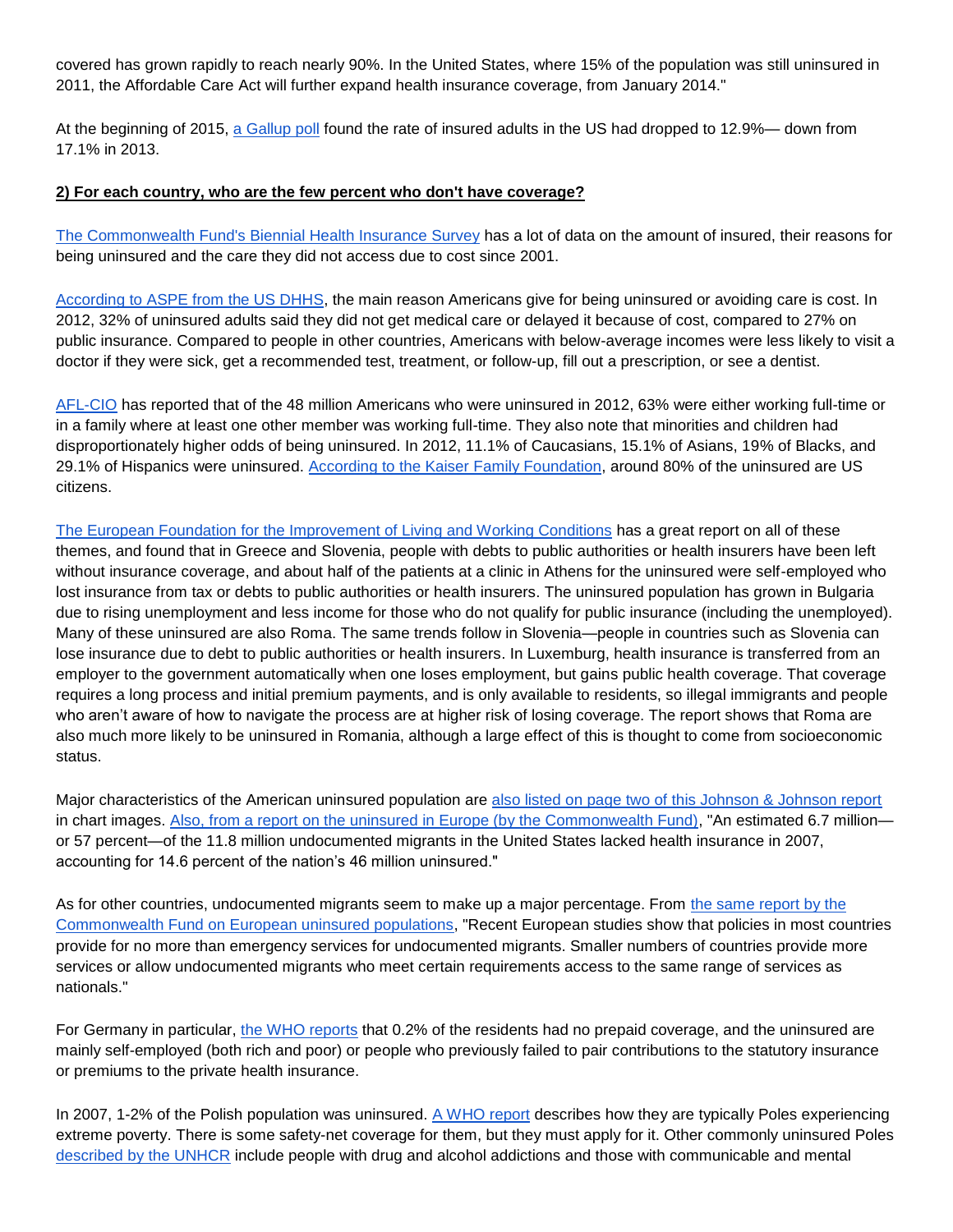illnesses. The report also noted that ethnically Roma adults were 7% less likely to be insured than non-Roma adults. According to a representative from the Helsinki Foundation for Human Rights (HFHR), a human rights protection NGO, Roma were less likely to receive health insurance because they were more likely to have prolonged unemployment, which disqualified them from the "official status of an unemployed person" required to access public insurance. However, this view was not confirmed by other sources.

[An Austrian case study](http://download.springer.com.ezp-prod1.hul.harvard.edu/static/pdf/557/art%253A10.1007%252Fs00508-011-0014-z.pdf?auth66=1424724033_d0df47fa06e0f207f0683a9f07b7860b&ext=.pdf) states that approximately 2% of the Austrian population is uninsured, and the majority of these people have "precarious" employment, psychiatric illnesses, or are unemployed (a group which is disproportionately female). Migrants without legal status are also uninsured in Austria.

[MSF](http://www.msf.org/article/switzerland-providing-medical-care-hidden-uninsured) reports that only a few cantons (states) in Switzerland require insurer to cover illegal migrants, so the vast majority of Swiss migrants who are not in the country legally are uninsured.

[The CBO](https://www.cbo.gov/sites/default/files/cbofiles/attachments/43900-2013-05-ACA.pdf) expects that 26-27 million people will be left uninsured under the ACA during the next decade. [According to a](http://healthaffairs.org/blog/2013/06/06/the-uninsured-after-implementation-of-the-affordable-care-act-a-demographic-and-geographic-analysis/)  [2013 piece in Health Affairs by Rachel Nardin and David Himmelstein,](http://healthaffairs.org/blog/2013/06/06/the-uninsured-after-implementation-of-the-affordable-care-act-a-demographic-and-geographic-analysis/) 30 million Americans won't have coverage under the ACA, 80% of whom are US citizens. The US citizens who do not get coverage will be the ones whose states do not decide to expand Medicaid or delay a decision. Most uninsured Americans will be from ages 18-44. [The Washington Post](http://www.washingtonpost.com/blogs/wonkblog/wp/2013/06/07/obamacare-leaves-millions-uninsured-heres-who-they-are/) did an article featuring the work of Nardin and Himmelstein on this topic as well.

State-by-state data on proportion uninsured via [statehealthfacts.org](http://kff.org/health-reform/fact-sheet/how-will-the-uninsured-fare-under-the-affordable-care-act/) is in the table below. The site also says uninsured immigrants make up about 13% of the uninsured here. 21% of the uninsured have incomes above the limit for premium tax subsidies or have an affordable offer through their employer and are thus ineligible for financial assistance.

| Table 1: Eligibility for Coverage Under the ACA Among those Uninsured Prior to 2014 |                        |                                    |                                        |                               |                               |                                                         |
|-------------------------------------------------------------------------------------|------------------------|------------------------------------|----------------------------------------|-------------------------------|-------------------------------|---------------------------------------------------------|
|                                                                                     | <b>Total Uninsured</b> | Medicaid-<br><b>Eligible Adult</b> | Medicaid/CHIP<br><b>Eligible Child</b> | <b>Tax credit</b><br>eligible | In the<br><b>Coverage Gap</b> | Ineligible for<br><b>Financial</b><br><b>Assistance</b> |
| <b>United States Total</b>                                                          | 47,601,000             | 18%                                | 11%                                    | 27%                           | 10%                           | 34%                                                     |
| Implementing the Medicaid Expansion in 2014 (27 states, including DC)               |                        |                                    |                                        |                               |                               |                                                         |
| Arizona                                                                             | 1,140,000              | 30%                                | 11%                                    | 22%                           |                               | 37%                                                     |
| Arkansas                                                                            | 510,000                | 46%                                | 9%                                     | 22%                           |                               | 23%                                                     |
| California                                                                          | 6,993,000              | 32%                                | 11%                                    | 20%                           | $\overline{a}$                | 38%                                                     |
| Colorado                                                                            | 737,000                | 34%                                | 12%                                    | 22%                           |                               | 33%                                                     |
| Connecticut                                                                         | 286,000                | 28%                                | 10%                                    | 25%                           | $\overline{a}$                | 38%                                                     |
| Delaware                                                                            | 92,000                 | 28%                                | 13%                                    | 22%                           | $\overline{\phantom{a}}$      | 37%                                                     |
| District of Columbia                                                                | 50,000                 | 48%                                | 6%                                     | 10%                           | $\sim$                        | 36%                                                     |
| Hawaii                                                                              | 102,000                | 46%                                | 11%                                    | 18%                           |                               | 25%                                                     |
| <b>Illinois</b>                                                                     | 1,772,000              | 36%                                | 10%                                    | 21%                           | $\overline{a}$                | 34%                                                     |
| lowa                                                                                | 301,000                | 38%                                | 10%                                    | 24%                           | $\overline{\phantom{a}}$      | 29%                                                     |
| Kentucky                                                                            | 647,000                | 45%                                | 9%                                     | 22%                           | $\overline{a}$                | 23%                                                     |
| Maryland                                                                            | 756,000                | 26%                                | 13%                                    | 20%                           | $\overline{\phantom{a}}$      | 40%                                                     |
| Massachusetts                                                                       | 242,000                | 25%                                | 12%                                    | 20%                           | $\sim$                        | 43%                                                     |
| Michigan                                                                            | 1,111,000              | 38%                                | 7%                                     | 26%                           |                               | 29%                                                     |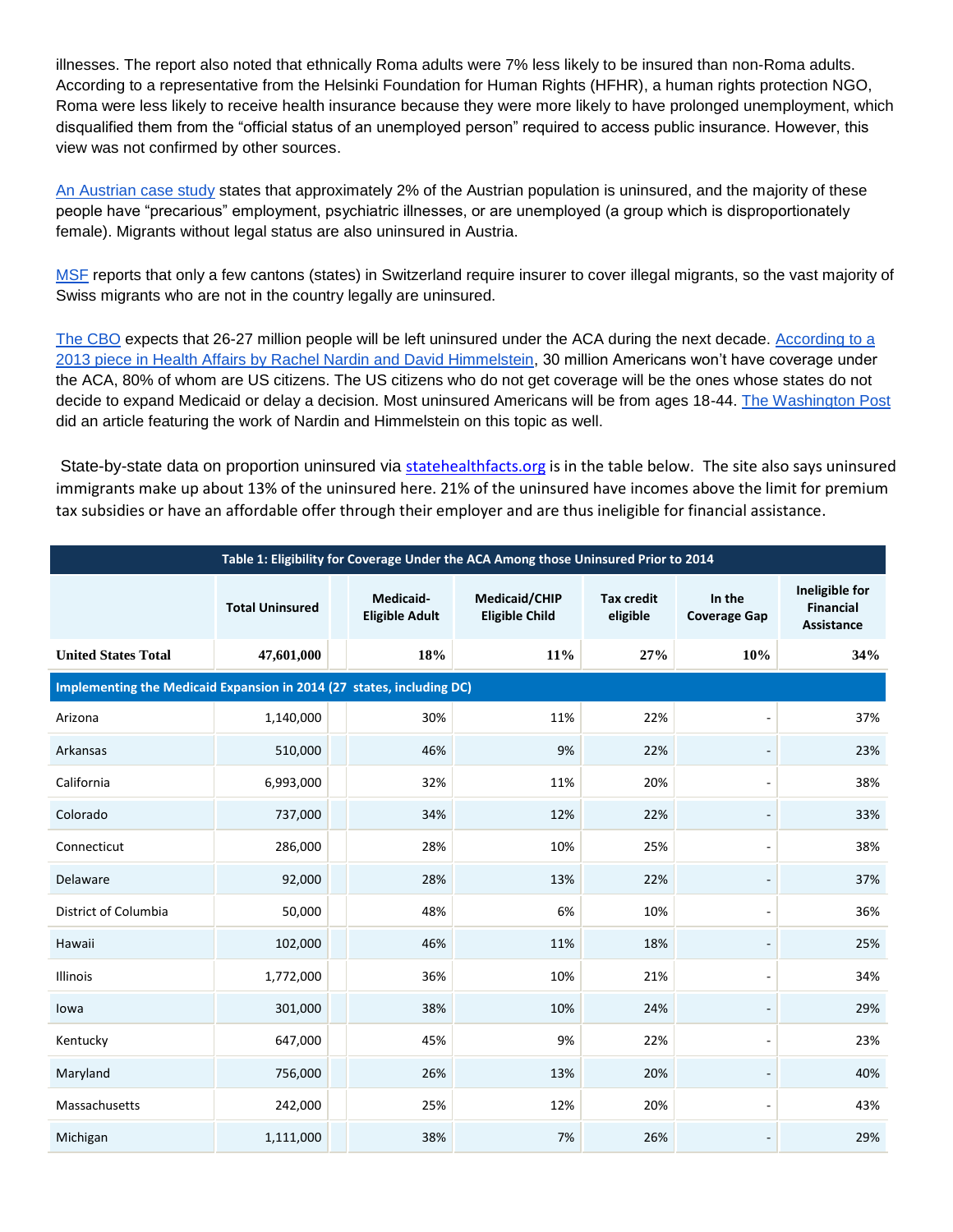| Minnesota                                                               | 462,000    | 41%  | 16%   | 11% | $\overline{\phantom{a}}$     | 33% |
|-------------------------------------------------------------------------|------------|------|-------|-----|------------------------------|-----|
| Nevada                                                                  | 621,000    | 33%  | 16%   | 20% |                              | 31% |
| New Hampshire                                                           | 158,000    | 45%  | 9%    | 22% | $\overline{\phantom{m}}$     | 23% |
| New Jersey                                                              | 1,251,000  | 27%  | 10%   | 26% | $\overline{\phantom{a}}$     | 37% |
| New Mexico                                                              | 422,000    | 36%  | 12%   | 23% | -                            | 29% |
| New York                                                                | 2,221,000  | 32%  | 11%   | 24% | $\overline{\phantom{a}}$     | 33% |
| North Dakota                                                            | 70,000     | 33%  | 7%    | 31% | $\qquad \qquad \blacksquare$ | 30% |
| Ohio                                                                    | 1,460,000  | 40%  | 10%   | 26% | $\overline{\phantom{0}}$     | 23% |
| Oregon                                                                  | 559,000    | 38%  | 8%    | 23% | $\qquad \qquad \blacksquare$ | 30% |
| Rhode Island                                                            | 126,000    | 35%  | 7%    | 24% | $\overline{\phantom{0}}$     | 33% |
| Vermont                                                                 | 47,000     | 28%  | 9%    | 36% | $\blacksquare$               | 28% |
| Washington                                                              | 948,000    | 37%  | 10%   | 23% | $\overline{\phantom{m}}$     | 30% |
| West Virginia                                                           | 267,000    | 42%  | 11%   | 23% | $\overline{\phantom{m}}$     | 23% |
| <b>Total (Expansion States)</b>                                         | 23,351,000 | 34%  | 11%   | 22% | $\overline{\phantom{m}}$     | 33% |
| Not Moving Forward with the Medicaid Expansion at this Time (24 states) |            |      |       |     |                              |     |
| Alabama                                                                 | 660,000    | 4%   | 12%   | 30% | 29%                          | 25% |
| Alaska                                                                  | 129,000    | 10%  | 12%   | 36% | 13%                          | 29% |
| Florida                                                                 | 3,867,000  | 2%   | 9%    | 33% | 20%                          | 36% |
| Georgia                                                                 | 1,849,000  | 4%   | 13%   | 28% | 22%                          | 33% |
| Idaho                                                                   | 258,000    | 2%   | 12%   | 34% | 21%                          | 31% |
| Indiana                                                                 | 801,000    | 3%   | 14%   | 35% | 23%                          | 25% |
| Kansas                                                                  | 369,000    | 4%   | 11%   | 30% | 21%                          | 33% |
| Louisiana                                                               | 866,000    | 4%   | 11%   | 34% | 28%                          | 22% |
| Maine                                                                   | 130,000    | $3%$ | $5\%$ | 45% | 18%                          | 28% |
| Mississippi                                                             | 454,000    | 4%   | 12%   | 34% | 30%                          | 19% |
| Missouri                                                                | 834,000    | 4%   | 18%   | 33% | 23%                          | 23% |
| Montana                                                                 | 178,000    | 4%   | 12%   | 38% | 22%                          | 24% |
| Nebraska                                                                | 234,000    | 3%   | 13%   | 32% | 14%                          | 38% |
| North Carolina                                                          | 1,593,000  | 2%   | 8%    | 32% | 20%                          | 37% |
| Oklahoma                                                                | 632,000    | 3%   | 8%    | 33% | 23%                          | 33% |
| Pennsylvania                                                            | 1,426,000  | 3%   | 13%   | 34% | 20%                          | 31% |
| South Carolina                                                          | 765,000    | 4%   | 13%   | 32% | 25%                          | 25% |
| South Dakota                                                            | 110,000    | 5%   | 11%   | 36% | 23%                          | 26% |
| Tennessee                                                               | 850,000    | $9%$ | $9%$  | 34% | 19%                          | 29% |